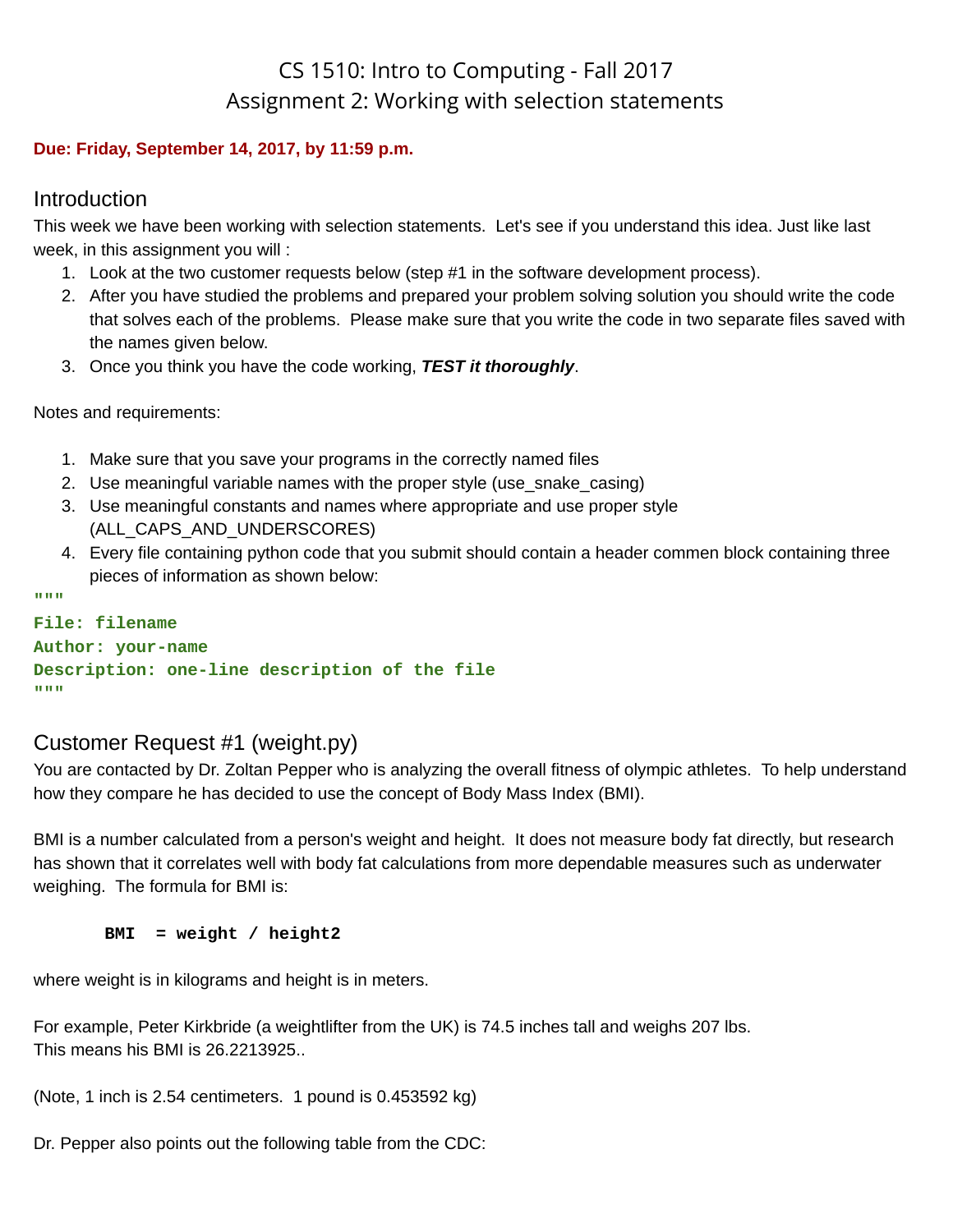| <b>BMI</b>                    | <b>Weight Status</b> |
|-------------------------------|----------------------|
| <b>Below 18.5</b>             | Underweight          |
| Below 25 (but 18.5 or higher) | Normal               |
| Below 30 (but 25 or higher    | Overweight           |
| 30.0 and above                | Obese                |

Dr. Pepper asks you to **write a program (called weight.py) that:**

- asks for the users weight in pounds and height in inches
- converts both of these to kilograms and meters
- calculates the BMI
- prints a message to the user containing BOTH their BMI number and their weight status based on the table above

## Customer Request #2 (calculator.py)

Esther Mate's favorite subject at school has always been mathematics. She asks you to **write a program (called calculator.py) that:**

- takes in two integers that are both between 0 and 100.
- takes in an operator to operate on the integers.
- prints the first error encountered then does not continue execution.
- *● Errors include:*
	- either of the integer values is not between 0 and 100.
	- $\circ$  the operator is not of the type:  $+, -, *, /, ll, \%$ , \*\*
- prints the correct calculation if the two integers and the operator are all valid.

For example:

```
What is the first integer value? O
What is the second integer value? 100
What operation are you performing? +
The first integer value is invalid.
>>> ================================ RESTART ==================================
555What is the first integer value? 99
What is the second integer value? 100
What operation are you performing? *
The second integer value is invalid.
>>> ================================= RESTART ==================================
>>What is the first integer value? 45
What is the second integer value? 34
What operation are you performing? ?
You entered an invalid operator.
>>> ================================= RESTART ==================================
>>>What is the first integer value? 12
What is the second integer value? 102
What operation are you performing? >
The second integer value is invalid.
>>> ================================= RESTART ==================================
>>What is the first integer value? 3
What is the second integer value? 45
What operation are you performing? **
Answer: 2954312706550833698643
>>
```